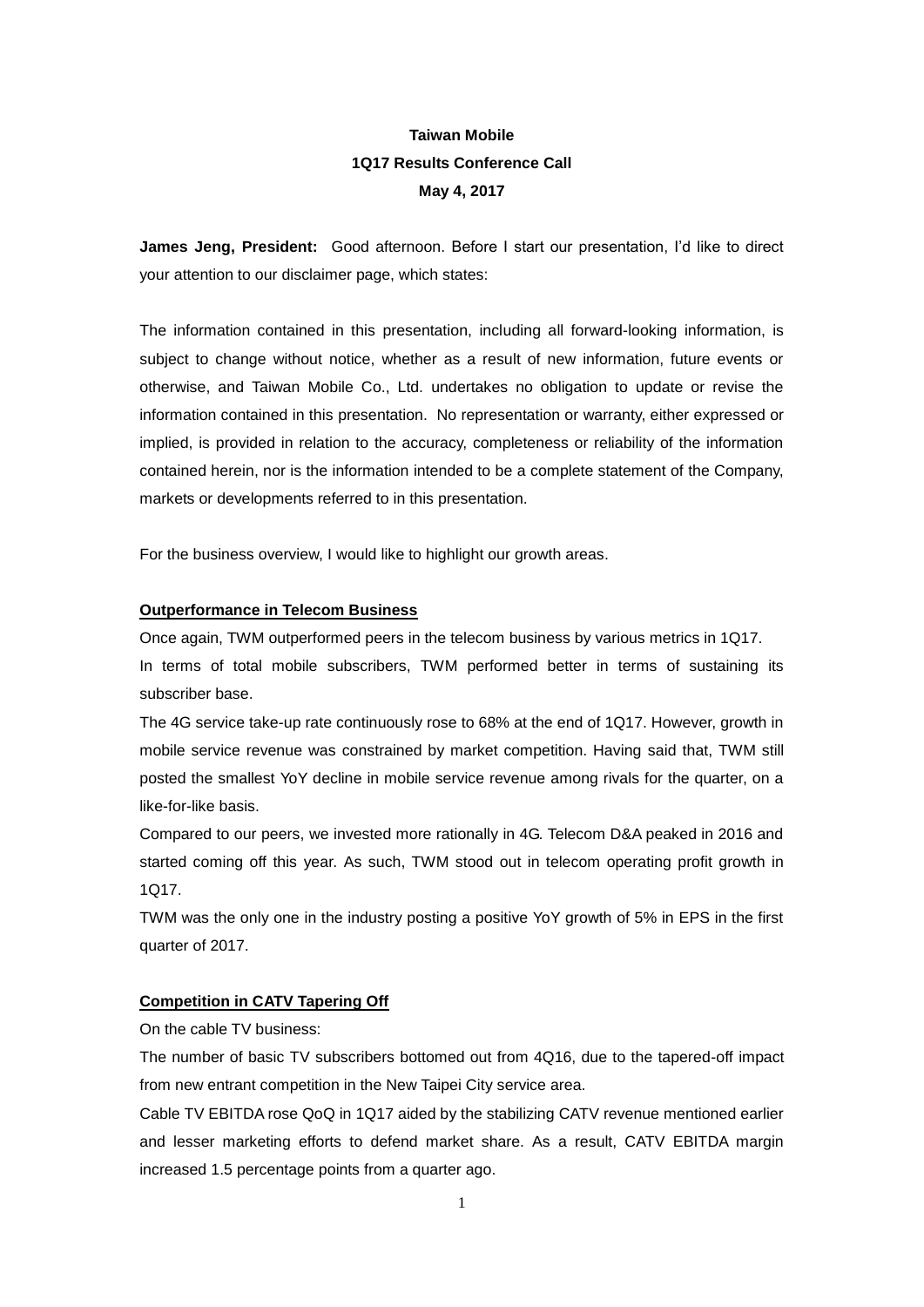It is worth noting that only 27% of TWM's CATV subscribers are in an area facing new entrant competition. Our remaining service areas are still enjoying a regional monopoly.

### **E-commerce – The Bright Spot**

momo posted an 18% YoY top-line growth in the E-commerce business for the quarter, higher than that of its closest competitor in Taiwan. E-commerce made up 78% of momo's total revenue and remained the brightest spot for momo.

In 1Q17, momo's YoY contraction in EBITDA was mainly due to the revenue decline of its TV home shopping business which has higher fixed costs.

Despite the YoY drop in EBITDA, momo's equity investment income grew over 50% from a year ago and made up 12% of its net income.

Let me turn the presentation over to Rosie for the financial overview section.

#### **Results Summary**

## **Rosie Yu, CFO & Spokesperson:**

### YoY Analysis

In 1Q17, despite keener market competition, TWM still managed to grow its consolidated operating profit by 1% from a year ago due to subscriber acquisition cost reductions and product offering differentiations. In addition, we had lower interest expenses and asset writeoff losses coupled with a higher equity investment income for the quarter. The aforementioned led to a 5% YoY increase in net income.

### Guidance Achievement Rate Analysis

1Q17 consolidated revenue slightly missed our forecast due to lower-than-expected handset sales and telecom service revenue. However, TWM exceeded its guidance in operating profit by 7% resulting from its stringent opex controls. Net income came in 9% higher than target, surpassing our expectations.

#### **Performance by Business**

This slide provides revenue and EBITDA breakdown by products for your reference.

### **Balance Sheet Analysis**

Now let's move on to balance sheet analysis.

We maintained a healthy capital structure and a high ROE. Gross debt balance fell to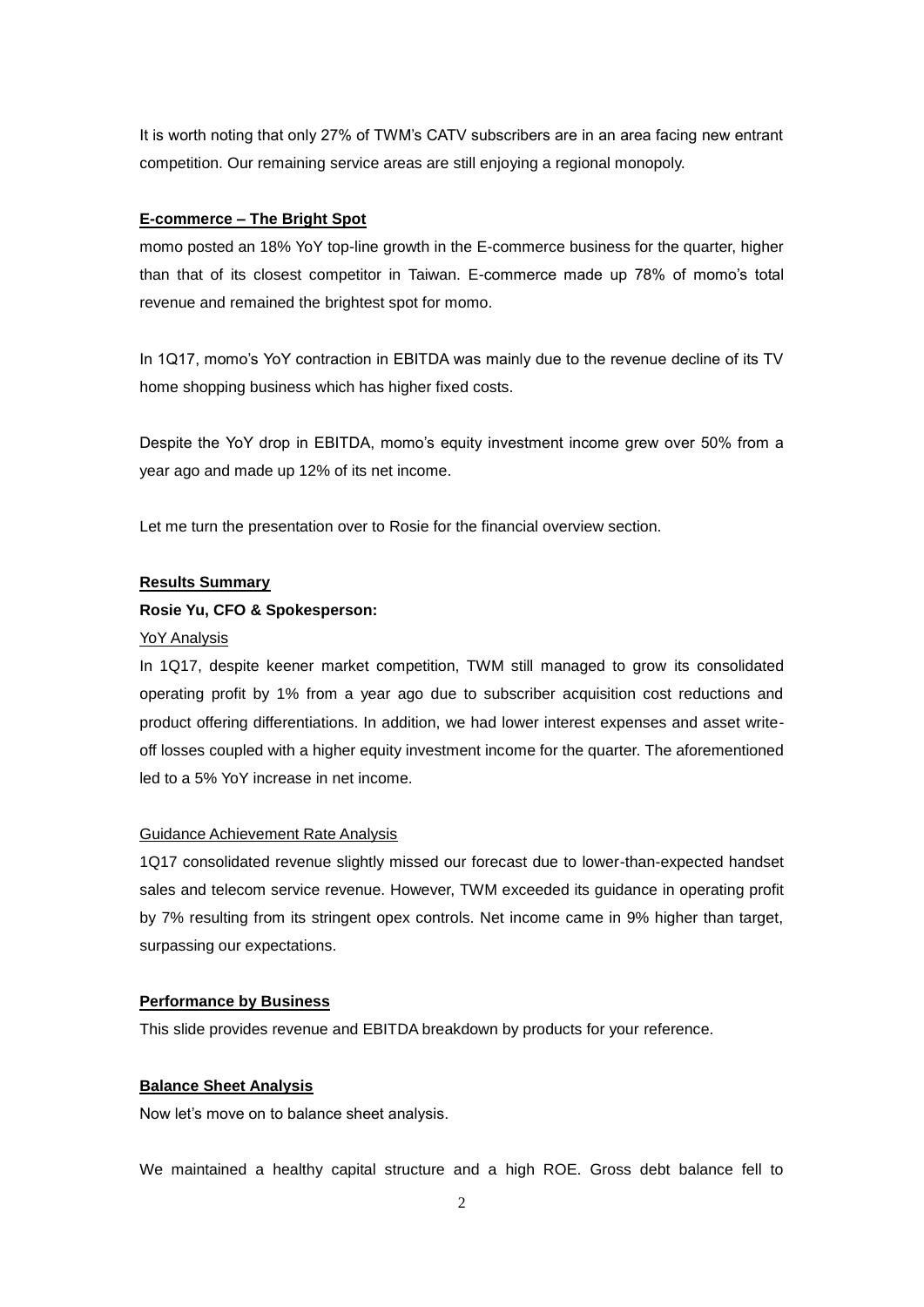NT\$51.05bn, following a NT\$5.49bn debt repayment made in the quarter. After being partially replaced by the convertible bond in 4Q16, short-term debt only accounted for 16% of gross debt by the end of 1Q17 compared to 46% a year ago.

With short-term borrowing repayments made in 1Q17, current ratio went up while the ratios of net debt to equity and net debt to EBITDA both fell. ROE rose to 25% by the end of 1Q17.

## **Cash Flow Analysis**

In 1Q17, operating cash inflow remained stable compared to a quarter ago. Operating cash inflow was higher in 1Q16 as a result of a smaller handset payment made in that quarter.

The major investing activities in 1Q17 were a NT\$2.66bn cash capex and momo's redemption of its NT\$1.16bn time deposit for its automatic warehouse under construction.

On the financing front, we reduced our borrowings by NT\$5.49bn in 1Q17.

Let me turn the presentation back to James for the event updates.

### **Event Updates**

**James:** This morning, TWM's board has approved a proposal to distribute a cash dividend of NT\$5.6 per share out of the 2016 earnings, pending AGM's approval. This demonstrates our commitment to maintaining a stable dividend policy.

The lower section lists the recognition we've received in the first quarter of 2017 for your reference.

#### **Key Message**

To wrap up our presentation, this slide summarizes the key message that we would like to deliver:

Maintaining stable profits remains a key area of focus for Taiwan Mobile. Differentiated offerings to mitigate the longer-than-expected industry rationalization have helped us to increase the take-up of higher-end rate plans and lower customer acquisition costs. Looking ahead, we don't expect to see worsened competitive dynamics. Taiwan Mobile will strike a balance between responding to competition and maintaining profitability.

Now I would like to open the floor for the Q&A section.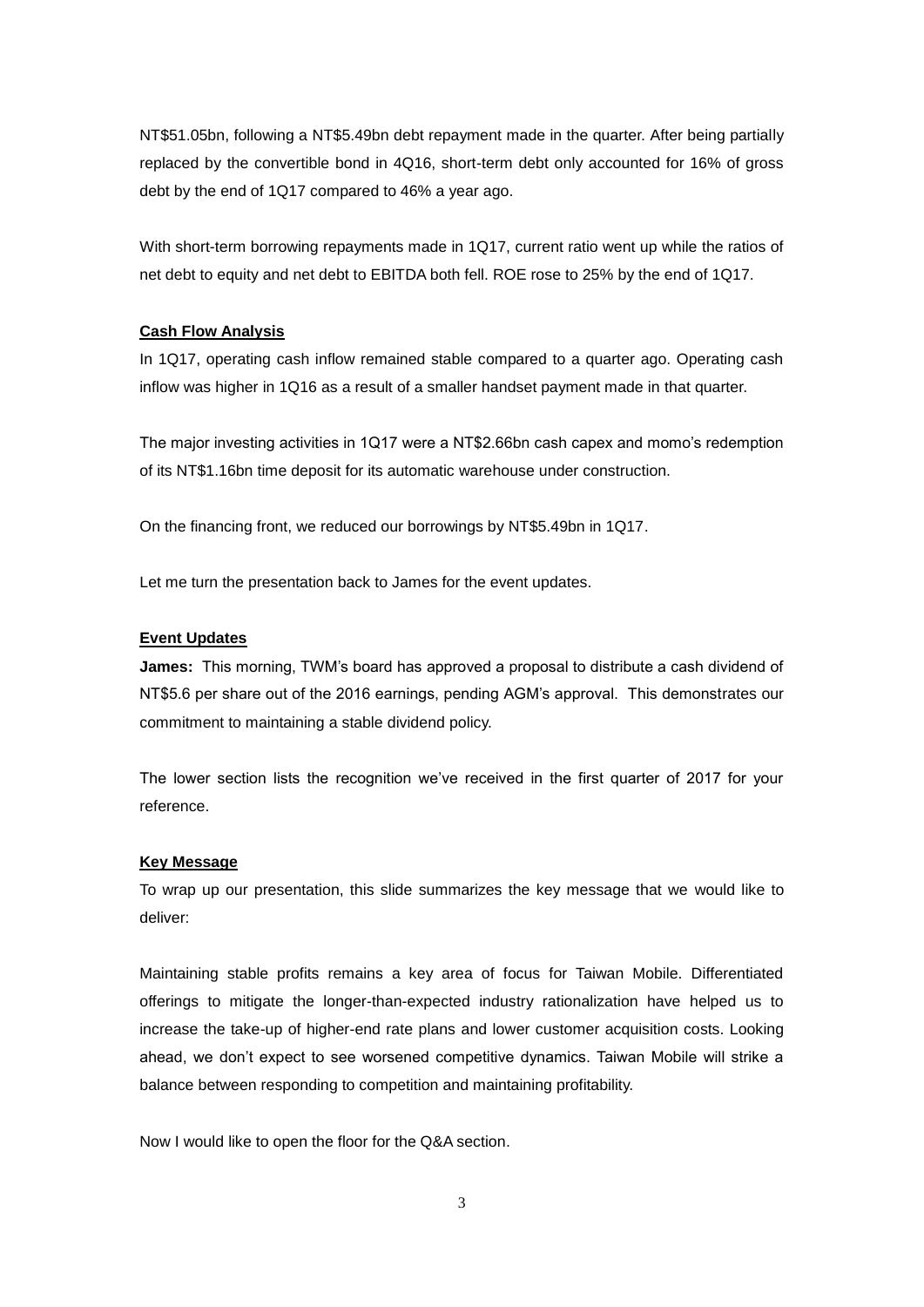# **Q & A**

**Peter Milliken, Deutsche Bank:** *My question is firstly on the mobile churn. We are also seeing mobile revenues under pressure. Thus, I'm interested in the reasons why the churn is increasing.*

*It's good to hear that you are looking to maintain profitability despite some headwinds, but should mobile tariff not increase then would we see ARPU continuing to contract going forward as people roll onto the lower price plans?*

**James:** Regarding the mobile churn, in the past, people used to have a separate sim card for their phones and a separate sim card for their tablets. Thus, they have two sims which makes up two accounts. But now, more and more subscribers combine these two accounts into one and simply use a bigger screen handset. Therefore, the churn rates of the big three operators increased a little bit. In fact, the sim penetration rate has already gone down from 125% to 123% as of today. Every year, we'll have a 1 to 2% decline in terms of sim penetration.

Regarding your second question, yes, the lower tariff does impact the ARPU, but I believe the rationalization of competition in the upcoming three quarters should improve the situation.

**Rosie:** And, also, to answer your question on the churn, our postpaid churn has been improving from 1.7% in the 4th quarter last year to 1.6% now.

**Neale Anderson, HSBC:** *You mentioned that you believe that competition should improve in the next three quarters. Where does that view come from? Is it a change in behavior of the big three operators or the two smaller companies?*

*And, secondly, normally it's the responsibility of the market share leader to bring about price repair, to raise prices. In this case, the market share leader isn't really doing that. While TWM has done well, outperforming peers, the mobile service revenue is still coming down. Is there anything you can do to accelerate the process of improving the pricing dynamics so that we can move back to an environment where we see some revenue growth in mobile?* 

**James:** I personally believe differentiation in our service is quite important. I think the flat rate will not change anytime soon in the short term and will affect big operators' profitability eventually. So, that's why I think the competition will be more rational in the future. But, again, competition is very dynamic, so it's quite difficult to predict what is going to happen.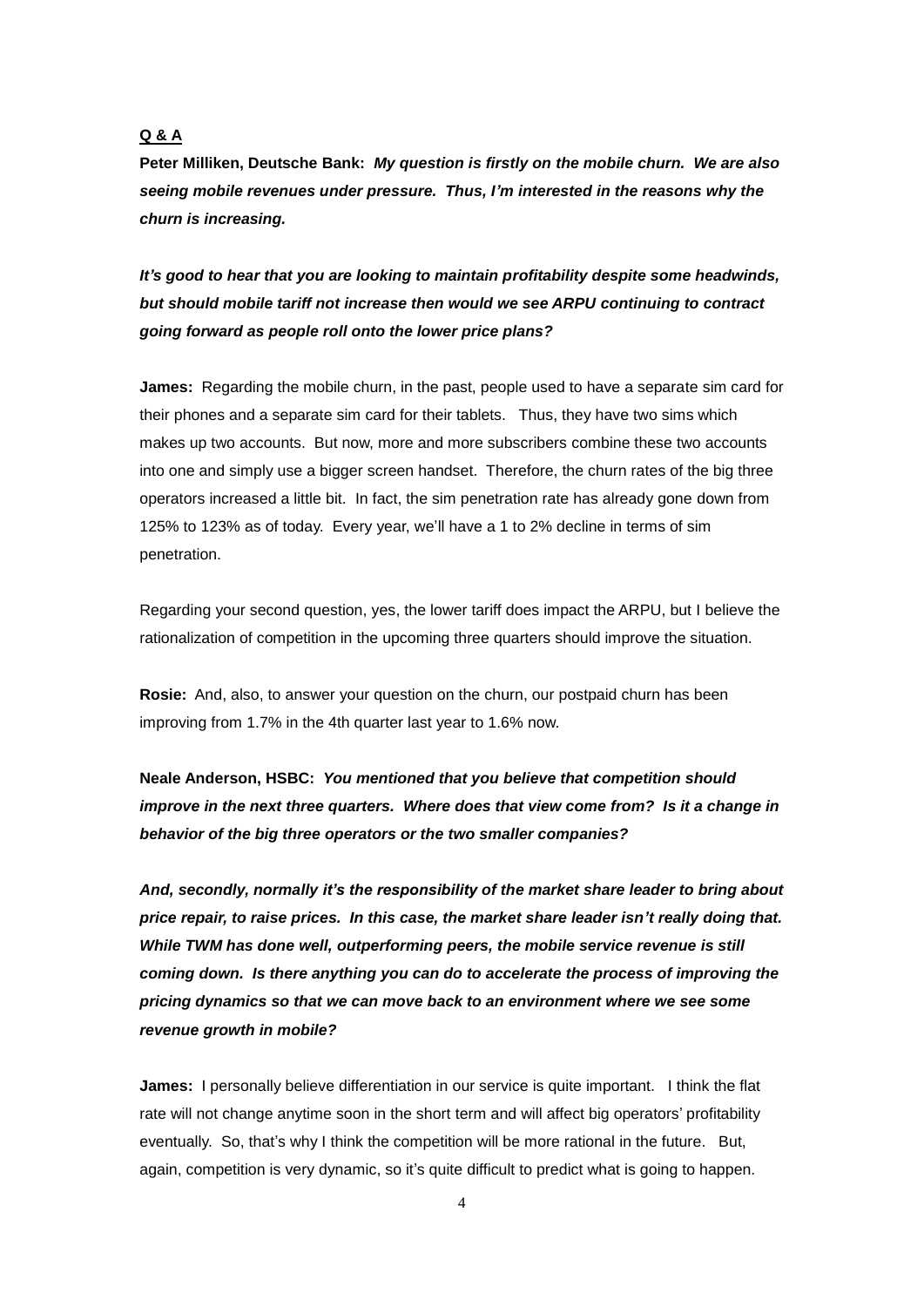Taiwan Mobile has done pretty well in the 1Q in terms of differentiation. For instance, in April, only 12%/11% of our newly acquired/ retained customers chose NT\$699 tariff. However, those rates for the NT\$999 plan and above were 54%/51%, respectively, mainly due to the way we differentiate our handset as well as the subsidy policy.

**Neale:** *Could you give us more details on the differentiation on the handset policy? What exactly are you doing that is different?*

**James:** Apple has a new version of the iPhone 6 with a new OS and new memory size, which was produced this year. This phone is mainly for the China market. We are the sole agent for this model and the cost is extremely good so that we can provide this phone for almost free to our customers on high tariff. And that has been very successful. We are also the sole distributor of the new Samsung Galaxy C9. And we target that for the NT\$1399 tariff customers by offering it for free. So, these two exclusive handset models give us very good differentiation when compared to the other two competitors.

**Neale:** *On the network side, you have been able to maintain a decent network quality when compared to your peers without buying the spectrum auctioned in 2015. But is network a way to differentiate in the Taiwan market between the big 3 operators because each company says they have adequate capacity even though 4G traffic is growing quite quickly? Do you think users can tell the difference in network quality?*

**James:** In terms of network quality, I think the subscribers can't really tell the difference in terms of speed. However, regarding coverage, there is a difference. TWM has biggest sub-1GHz spectrum, i.e. 20MHz continuous spectrum in the 700 frequency band. So, that helps us improve the indoor penetration as well as coverage in the rural areas.

**JinJin Wang, UBS:** *Regarding your cable TV business, you mentioned that only 27% of your subscribers are in areas facing new entrant competition. How about the rest of the 70% of subscribers, do you think they are in the areas where there will be new entrant competition sooner or later? And, if so, what does the timeline look like?*

*Regarding momo, momo has 14% YoY decline in EBITDA, but you mentioned that its equity investment income increased by 52%. Can you help us understand the difference between the two?* 

*Regarding your DPS, we're very glad to see you maintain a DPS of NT\$5.6, which has*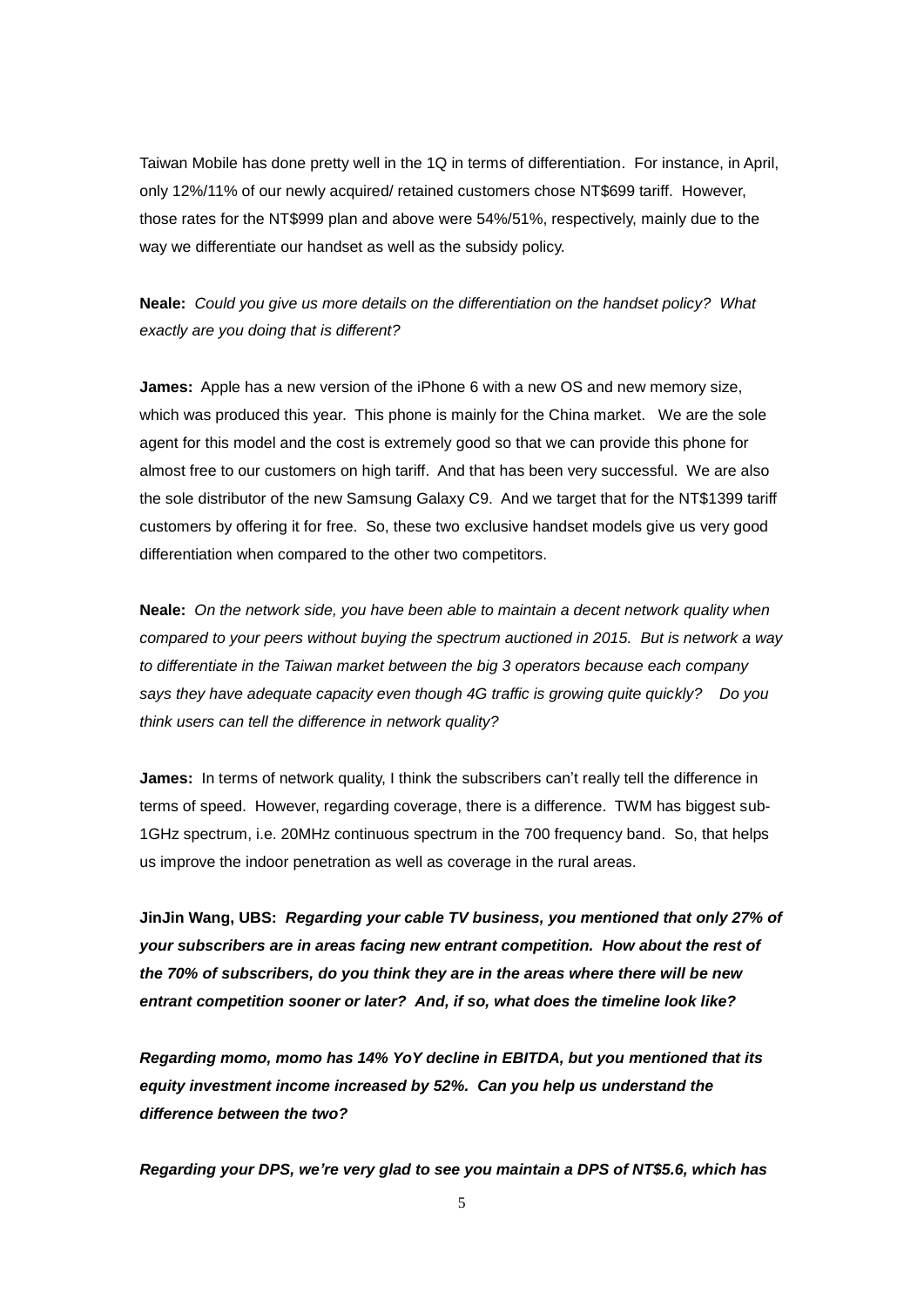*been stable for the last four years. Foreseeably you are guiding an EPS or earning decline for 2017, so will you still maintain a DPS of NT\$5.6, which won't to be difficult because your free cash flow will still be relatively stable, even increase, given your capex decline. From management's perspective, what is your preference, maintaining a stable DPS or you would have your dividend payout exceeding 100%?*

**James:** In terms of cable TV, it's very unlikely that the remaining 70% of customers will face new entrant competition. As I touched on it previously, with those new entrants, their pockets are simply not deep enough to sustain a high cash burn rate. In our other service areas, in 1Q, we didn't see any network deployment or market activity. So, right now our cable TV is going back on track. Thus, I can assure that in the coming three quarters, it will get better and better in terms of basic cable subscription.

**Rosie:** Regarding your question on momo's decline in EBITDA, it's mainly for seasonal reasons. In 1Q16, momo's product sold very well because it was extremely cold, so they were able to sell a lot of winter clothing, which earned them quite a hefty profit. But this year, the weather was quite warm, so the product mix may not be that good. So, they showed quite a drop in profits. On their equity earnings side, they were very successful in their investment overseas. There investments in China and Thailand have given them more investment earnings. They have been very good at identifying overseas opportunities. And they will continue their expansion overseas.

**James:** Even though TV shopping revenues dropped in Taiwan, the TV shopping in Southeast Asia area is very popular. It's even more popular than shopping on the internet. So, currently momo is exploring setting up a joint venture in Southeast Asia. Right now, they have one in Thailand and are exploring the possibility in Malaysia and the Philippines.

**JinJin:** *Regarding the upcoming spectrum auction later this year, I know it's difficult to gauge what kind of potential cash outflow that might occur, my only concern is if we include this potential spectrum fee, our free cash flow could decline compared to last year, which might be a risk to our stable DPS. At your capital structure, you mentioned that your capital structure looks very healthy. Do you think you have the room to raise your debt level to pay those spectrum fees?*

**Rosie:** We don't feel we have any debt capacity issues. Basically our financial condition is still very sound and we are very committal to a stable dividend policy. Inevitably, this year we will have extra cash outflow because of the upcoming spectrum auction. But, after this year, we still think we will have very healthy cash inflows and the financial condition will be back to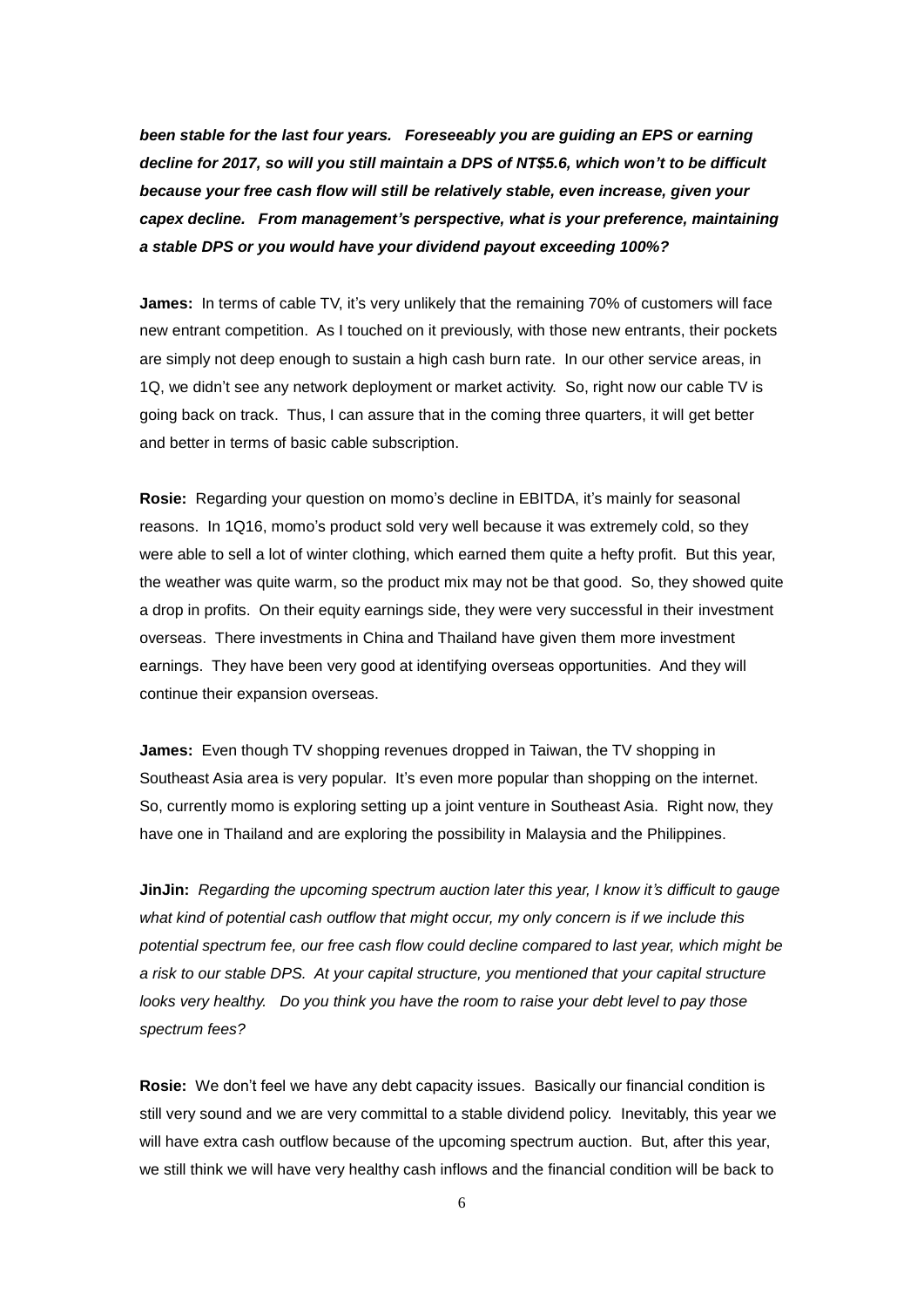normal.

#### **JinJin:** *What's your view on the upcoming auction? Do you think it will be quite competitive?*

**James:** Hard to say because the auction rules have been changed. The NCC is going to have a new two-step bidding process. Basically, they divided the spectrum into units of 5MHz each. In the first step, you bid on the number of units you need, and then the second step, you bid on your position, where the spectrum is located. But, before the second step, if all the bidders can reach a consensus regarding the spectrum position, then there won't be any second bidding.

This new process is basically trying to prevent the existing 3G operator from occupying others' territories and to guarantee incumbents to have 5MHz spectrum in their existing position so the expiration of the 3G license won't affect the current 3G services. Thus, I don't expect the competition of the auction to be very keen.

**Jack Hsu, Sinopac:** *Could you share with us your 4G subscriber target by the end of 2017?*

# *Recently, your network has experienced some problems, which has caused the network to be disconnected. There has been some news indicating some expense will occur. So, will you change your financial forecast in the 2Q or 2017?*

**James:** I think what you're referring to is the 20-minute stoppage that happened to the network. But that was only for the outgoing traffic. That was an internal issue when we started to adjust the network parameter at midnight. The vendor had a mistake regarding the adjustments so it caused an outage. But, the effect was very insignificant and there will be no financial impact in 2Q.

Regarding 4G penetration rate, it will be 72% by the end of this year.

**Jack:** *You just mentioned cable TV business will turn around starting in 2Q. Could you share with us your forecast or some strategy in the cable business because the government is focusing on developing some businesses related to cable TV?*

**James:** I am really optimistic about the cable TV penetration because, as I mentioned, from what we have noticed in 1Q, the market activity of the new entrants has slowed. So, in the areas where our subscriber base experienced decline, it is now showing an increase. Our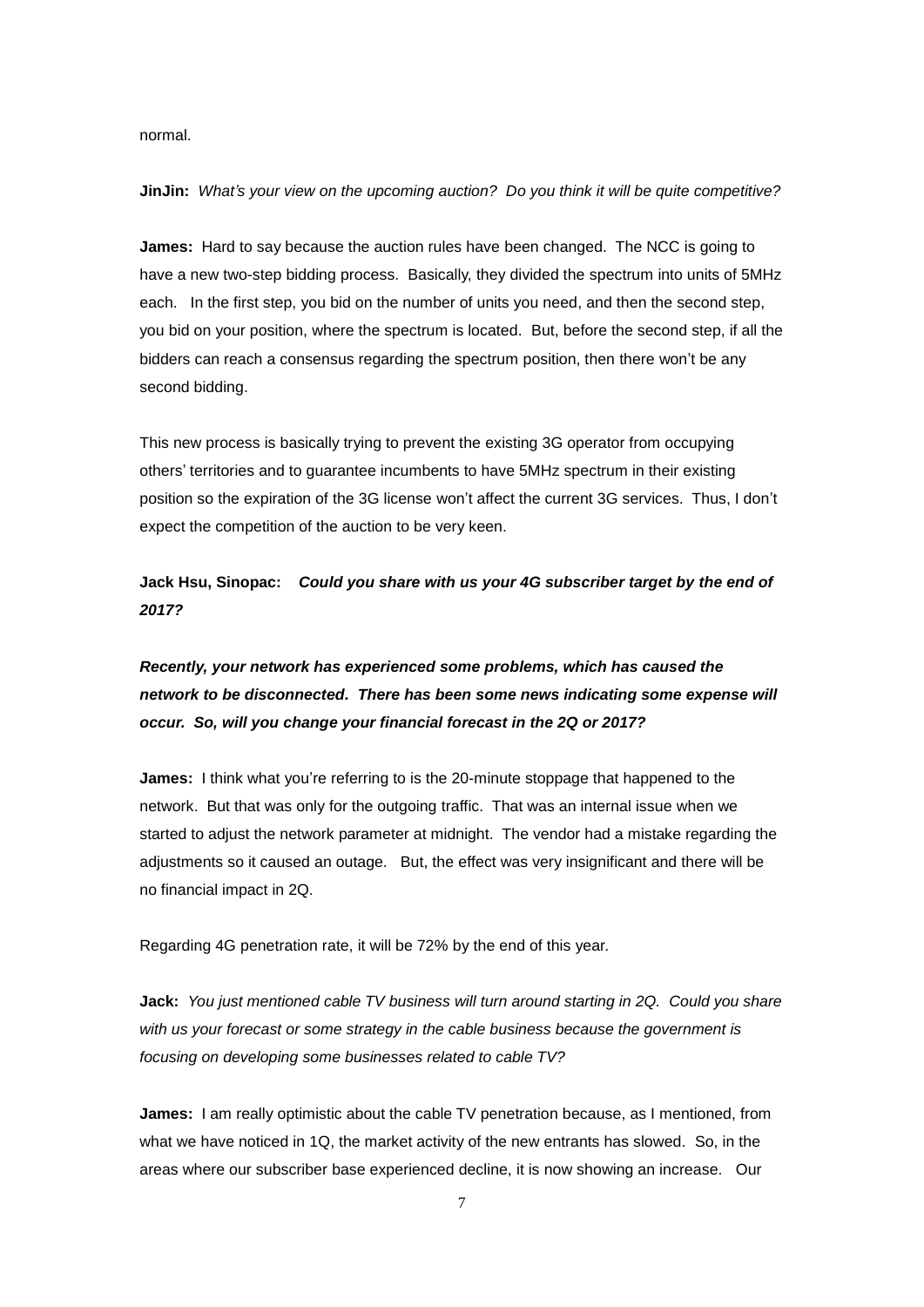other main focuses are in broadband. After our HFC network is fully digitized, it will free up a lot of spectrum. That means it will allow us to provide very high speed internet services for very low prices because the costs is very low. Also, when the network is fully digitized, the freed-up spectrum will also allow us to provide a lot of value-added services such as 4K or 8K high-definition TV services.

**Varun Ahuja, Credit Suisse:** *One of your peers recently highlighted that they are going to focus on the high-end segment of the market. So, can you comment on what is happening? Are you seeing competition shifting from low-end to high-end where you would have to subsidize more?*

*Secondly, on dividends, what do you think will make the board increase the payout ratio as in the absolute amount? I'm not looking for any guidance. I'm asking what sort of parameters would the board look at to increase payouts given that you have a lot of reserves to pay from dividends?*

**James:** Regarding your first question about competition moving from the low-end segment to the high-end, it's quite normal. Competition is quite dynamic and it moves from quarter to quarter. But the most important part for us is how to differentiate our services from peers. Thus, we continuously think about new marketing strategies and try to grab more and more high-tariff customers.

**Rosie:** The board looks at numbers the same way you do. So, if the board is pretty sure the cashflow is on the upward trend, they will consider doing something. But it's not something I guarantee you because as I've mentioned many times, the dividend policy is decided by the board every second quarter in April or May depending on our board meeting date. But what is certain is the board is very positive and committal to enhancing shareholder returns.

**JinJin Wang, UBS:** *You recorded the smallest mobile service decline in 1Q among your peers. How much is this attributable to the roaming revenue from APT? I know APT plans to cut down their roaming on your network, but it's probably going to be a rather progressive during the course of the year. So, if we excluded the roaming fee, is it fair to say your revenue decline is probably the same as the industry average, like 3- 4%?*

**Rosie:** No. Actually, we outperformed our peers. Even if we excluded roaming revenues from the calculations, we registered better numbers than our peers.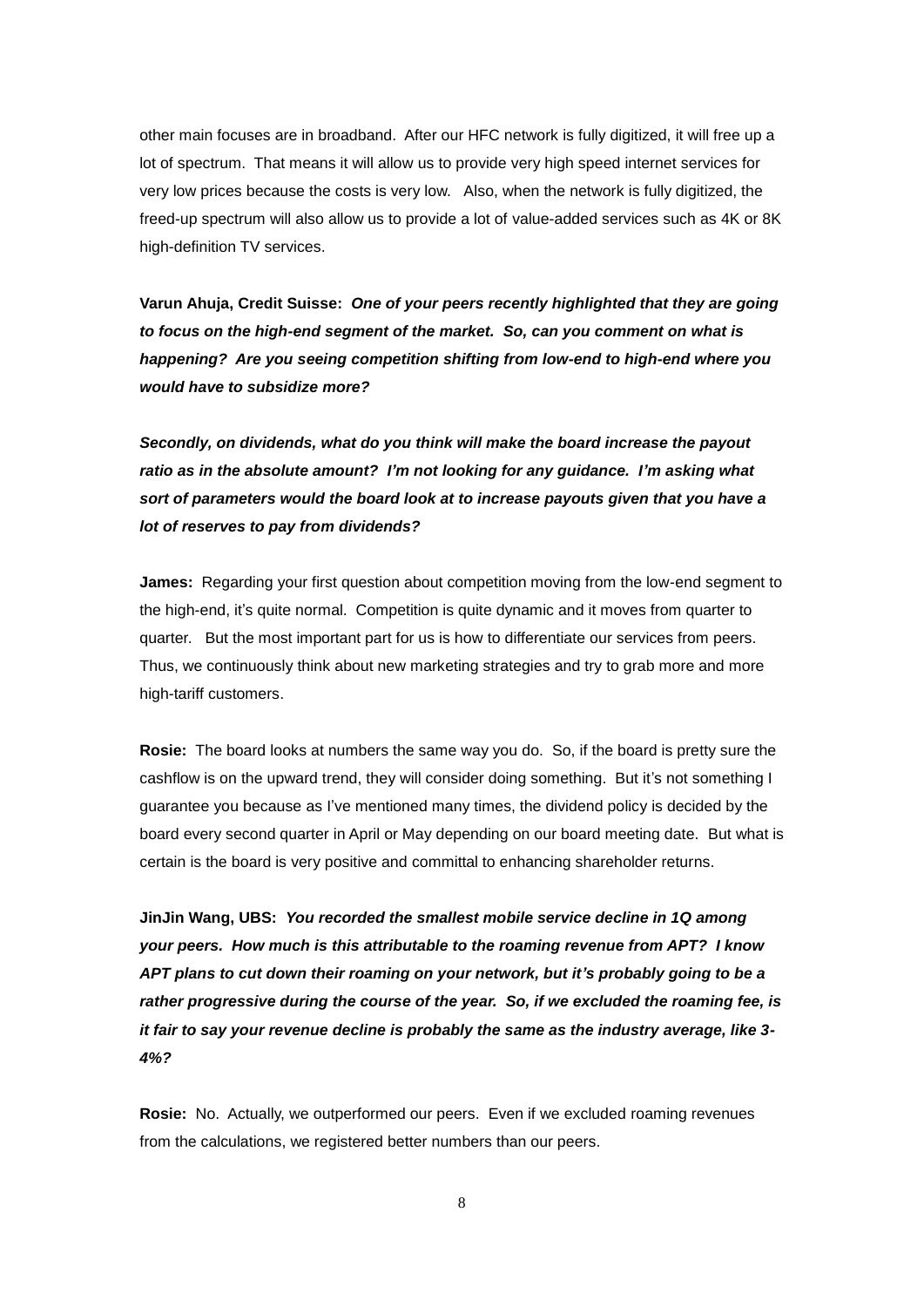**James:** Actually, starting in mid-February, APTG started to move their customers back. So, in March, the roaming revenue decreased quite significantly, but the impact on our mobile service revenues as well as EBITDA was not that significant. So, even if you excluded the roaming revenues, our mobile service revenues still outperform our peers, on a like-for-like basis.

**Varun Ahuja, Credit Suisse:** *In the last few quarters, your other two peers have been showing subscriber loss in mobile while you have been saying you have not seen that pressure, but now this quarter, you saw a decline in subscribers and you have attributed to multi-sim card consolidation in the market. So, I want to hear what was different this quarter?*

# *Anything on the two smaller operators? Are they remaining irrelevant or are they still contributing to the competition in the market?*

**James:** Regarding the other two smaller operators, I would say they still struggle to survive. This competition landscape is tough.

With regards to your first question, in terms of the postpaid subscriber decline, it will continue because it is an industry trend. More and more people who had two sim cards are going to consolidate them.

# **Richard Chen, AIA Taiwan:** *It seems like the company is more focused on profitability. Could you share with us your longer perspective in terms of which segment or business unit that you see can help your overall profitability?*

**James**: We foresee momo is going to have significant growth in both top line and bottom line. And, as I mentioned earlier, while CATV's top line and EBITDA dropped last year, they have both been improving starting from 1Q this year. So, I expect the cable TV business to be in a very strong position.

But, in terms of mobile business, I would say the top line including handset sales will continue to slightly decline due to competition in the lower tariff. Thus, I expect mobile service revenue to slightly drop in the upcoming three quarters, but the other two areas (momo, CATV) should have strong growth. Regardless, we will continue to put in a lot of effort to maintain stability in the telecom segment.

**Richard:** *So, we can assume the top line of the telecom business will face some competition,*